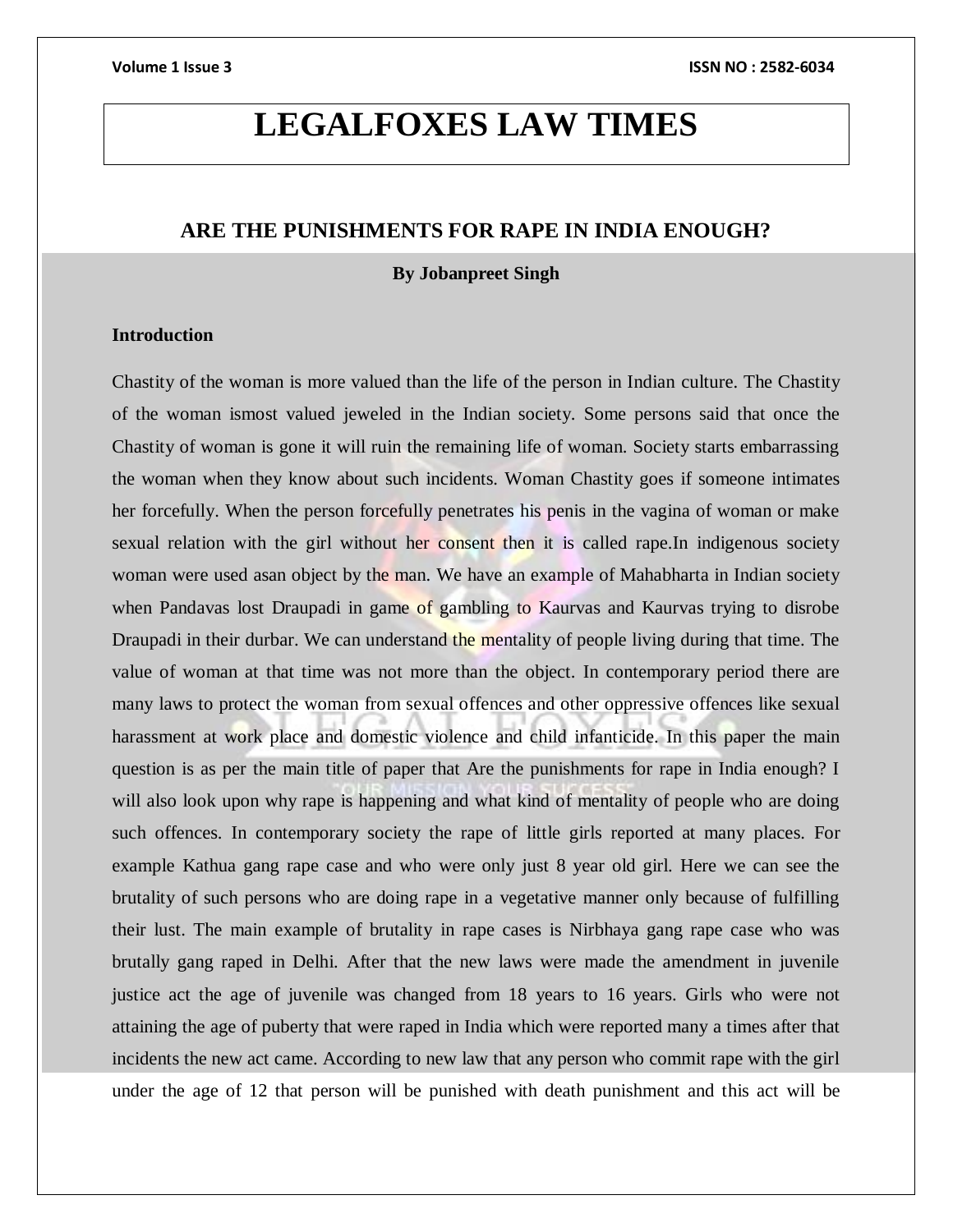implemented and applicable to all states and union territories of India. The main thing we have to understand that instead of harsh punishment why rape happens in the society and what is the main cause of rape in Indian society.

According to my interpretation the main cause of rape is the poor mentality of people. Illiteracy is also one of the reasons. Backwardness in the mind of person also becomes the cause of rape. It is stated by some people that wearing short dresses is one of the reasons of having rape but some states that it occur due to wondering till late night. We can say that unemployment, illiteracy, lack of awareness, patriarchal ideologies and disturbance in the family are the main causes for happening rape in the Indian society. In remote areas cases of rape are not reported at all because of lack of awareness among the women so they accept the dominance of men upon them. We have many cases in which girls tolerate the brutality since long time but the case is registered only when the girl is raped in the vegetative state. Nowadays even little girls who have not attained the age of puberty were raped at many places. If person thinks that the dress of women is the reason for happening rape then why are little girls of 8 years and 6 years raped. In most of the cases the perpetrators are known person of the ladies not the strangers, stranger perpetrators are less rather than the known to women who are involving in rape cases. If we can argue about the illiteracy of persons that it is the reason of rape but rape cases are also reported in hospital and school. So we cannot solely say that only the illiterate people are doing such offences. Some people are doing rape for taking revenge from the girl, for example a boy proposed a girl and girl reject him or insult him then boy starts thinking about her andbegins the plan to insult her. This is also the reason to inspire the offences of acid attack, kidnapping and rape. In such cases usually boys kidnap the girl and rape her to outrage the modesty of girl and sometimes throw acid on the face of girl to spoil the life of girl. In Indianpenal code punishment for rape, acid attack and kidnapping are provided but still this kind of offences happening at large extent. Even a death penalty is available in Indian penal code for the offences like rape but day by day the offence of rape are increasing in India. In this work my first point is introduction and then punishment for rape in India which are the punishment provided in the Indian statutes for rape offences and third point is rape and murder I will focus upon the case law in which rape and murder is happened then fourth point is conclusion. The third point is mainly focused upon Nirbhaya gang rape case.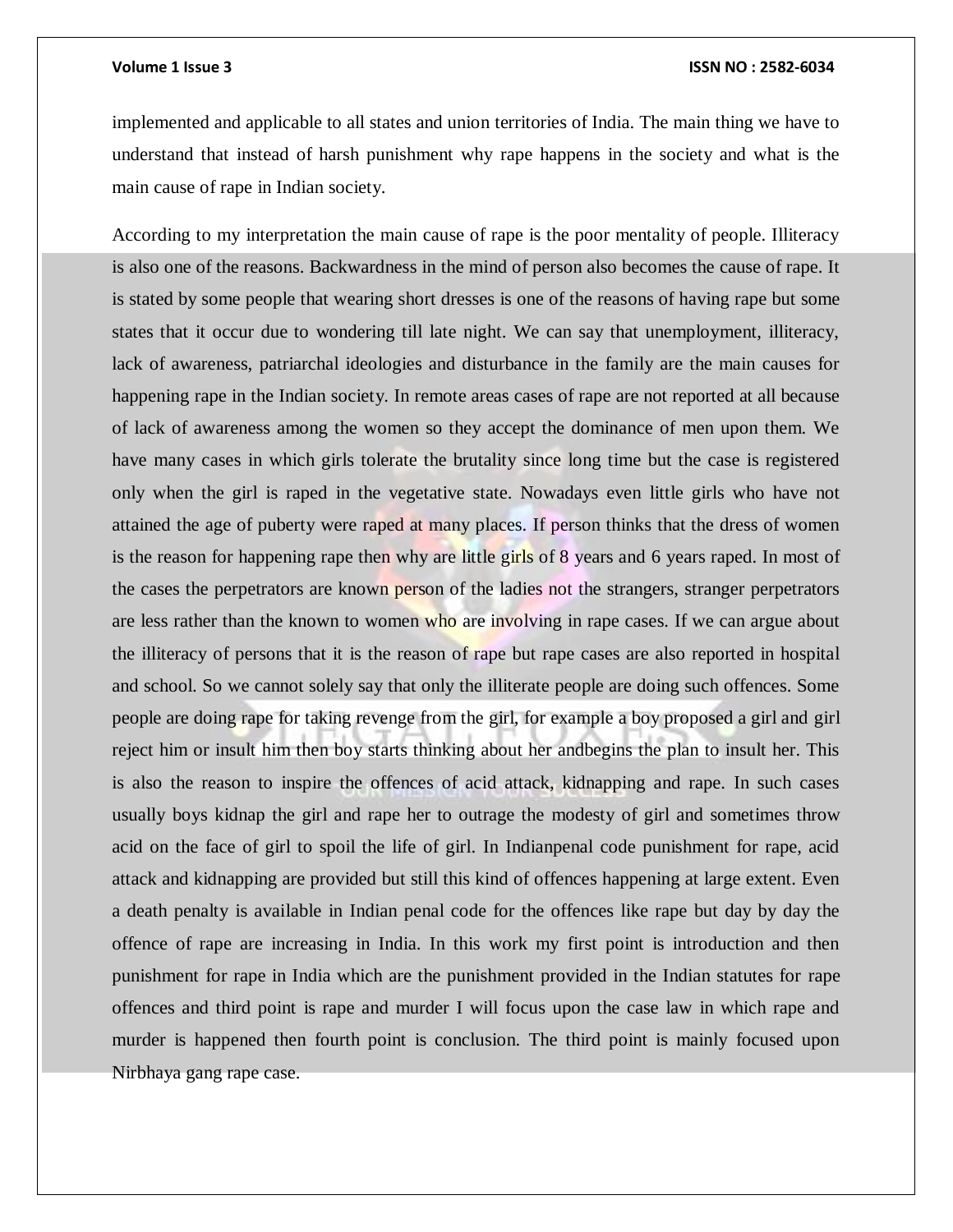# **Punishment for rape in India**

Rape is an offence which is against the soul of the women. To understand the punishment for rape in India, we have to understand the definition of rape in Indian statutes. Offences related to human body, coin related offences and against the public and private person are defined under Indian penal code, 1860. All offences related to human body and there definitions as well as punishmentsare prescribed in the code. Indian penal code, 1860 is written by Lord Thomas Babington Macaulay in 1860 and it came into force in 1862. In Indian penal code the definition for rape is prescribed under section 375. Section 375 describes that any person who does, against the will of girl penetrate his penis in the vagina, anus and urethra of girl it will amounts to rape. It is also provided in the definition of rape that if any person penetrates any part of his body and any object into the vagina, urethra and anus of woman and compel girl to do so with him against the free consent of the girl and against her will that will also amount to rape. Section 376 of Indian penal code 1860 defines the punishment for rape. In this section if person in any armed forces like police and army rapes a girl in his custody and any person from hospital management and jail management rapes a girl inferior to them and their colleagues as well as normal visitors shall be punished with imprisonment which shall not be less than 10 years and extend to life imprisonment which means remaining life of the person. There are five more sections which are defining about the various kinds of punishment for different kind of offence of rape. These are section 376A to 376E. In these sections sexual intercourse by a husband with his wife during judicial separation amounts to rape and shall be punished with imprisonment for 2 years and shall be extended to 7 years and fined. If girl is raped by two or more persons then every accused is treated as different accused and given them sentence equally to all the punishment and definition are provided in section 376D of Indian penal code. There are also provisions which providing the definition and punishment in case that if the vegetative state of girl is the result of rape and if person is in authority doing rape and for repeat offenders. We have these definitions and punishment for rape in Indian penal code and we have protection of children from sexual offences. The capital punishment for rape is available only in few cases. In many states the punishment for rape is death penalty.<sup>1</sup>

# **Rape and Murder**

 $\overline{a}$ 

<sup>1</sup>S.N. Misra, Indian Penal Code ( $20<sup>th</sup>$  ed. 2016)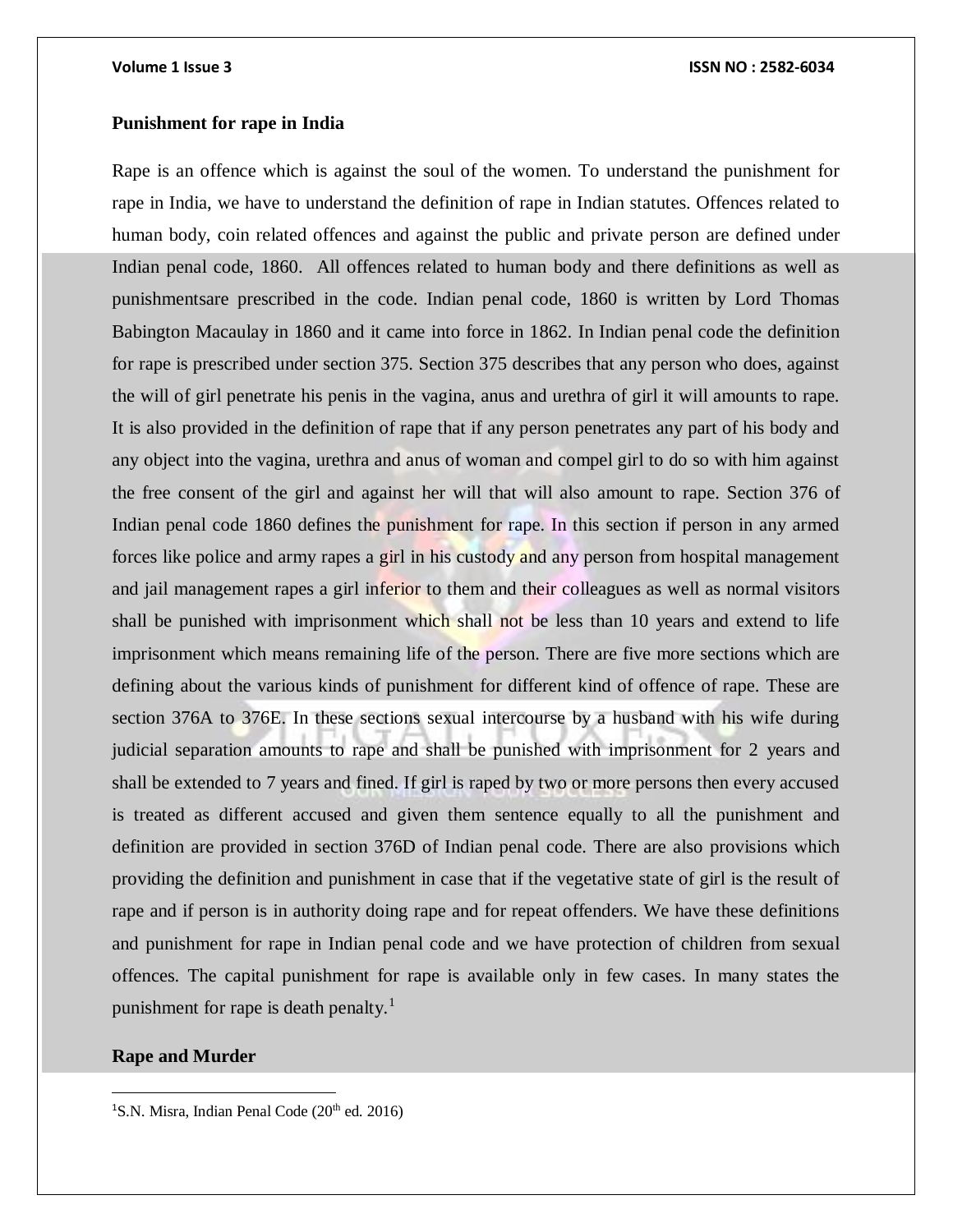In this point we will discuss about the case law which are related to rape and murder. Delhi gang rape case is one of those cases and it is very important case because it shook the nation and crossed all the brutality level. There is brief Facts of the case; a 23 year old girl on  $16<sup>th</sup>$ December, 2012 was returning to home after watching movie in cinema with her friend. Firstly they took an auto and asked the driver of auto-rickshaw to drop them at their home but he refused because of late night and then he Drop them at bus station. The tinted window bus was standing at that place and culprits pretended that many passengers were coming to sit in the bus. There were six accused one was minor named Mohammed Afrozand one was driver of the bus named Ram Singh and other four named; Mukesh Singh, Vinay Sharma, Pawan Gupta and Akshay Thakur. The minor one requested the victim by calling "come sister come" and they sat on the bus. They locked the window and started beating the male friend of victim, he resisted but he was hit by the iron rod and became unconscious then they thrashed the girl to the rear side of bus and did rape with her and penetrate iron rod into her genitals. She was resisted by biting them but they did rape with her in very cruel manner. After doing rape with her, accused thrashed them out of the bus and left them for dying. Then one policeman came on bike and rescued them. As per the doctors report victim was brutally rapedand her genitals and urethra were badly affected and had internal bleeding, because of brutality was done to victim and she died on 29<sup>th</sup> December, 2012. Police arrested the culprits from different locations. After the death of victim, people united at India gate for protest and demand the death sentence for the culprit. Delhi government promised for life imprisonment of accused. After this case fast track court was established on order of Delhi High Court for dealing with rape and sexual offences. The first fast track court was inaugurated on 2 January 2013 by chief justice of India, atSaket court complex in South Delhi. The minor accused was faced a trial in juvenile court and given maximum punishment of three years in juvenile protection home. On 10 September 2013 accused were convicted under the offence of rape, murder, kidnapping, unnatural offence, destruction of evidence and attempt to murder of victim's male friend. They were sentenced for death punishment by the fast track court. They appealed to the Delhi high court but Delhi high court upheld the death punishment given by the fast track court. Then they appealed to the Supreme Court by special leave petition, but Supreme Court also upheld the punishment of death sentence order. Accused person appealed for review petition and them mercy petition to the president but they were not given any sympathy because their act was very brutal, in any case there should be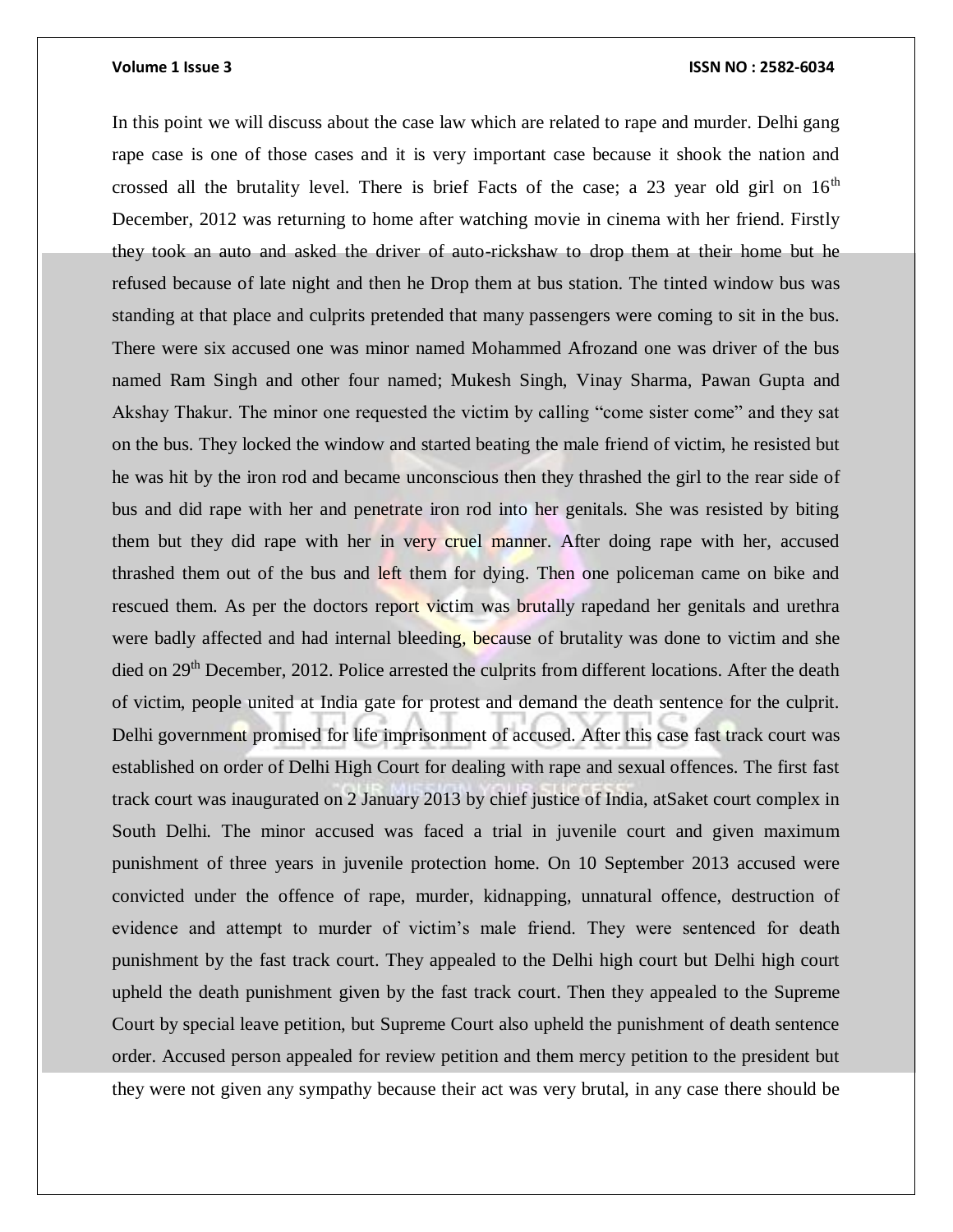### **Volume 1 Issue 3 ISSN NO : 2582-6034**

no sympathy for them. On  $20<sup>th</sup>$  March 2020, at 5:30 a.m. the four adult convicts were executed by hanging at Tihar Jail.<sup>2</sup>

### **Changes after this incident**

After the incident there was protest in Delhi near India gate, in view of widespread of protest government took some steps to curb the sexual offences against the woman. Government of Karnataka announced the launch of 24/7 dedicated helpline (1091) to be operated by the state police to register sexual abuse complaints from women.<sup>3</sup>The government of Tamil Nadu also announced 13-point action plan to ensure safety of women in Tamil Nadu and said that incidents of sexual assault would be treated as a grave crime, and probes would be entrusted to top police officials. The chief minister also said that daily hearings would be conducted in all sexual abuse cases in the state for speedy trials at special constituted fast-track courts, and women prosecutors would be appointed as government counsels.<sup>4</sup> We can see that the idea of fast-track courts for speedy trials of rape and sexual offences against women were firstly taken up after the Delhi gang rape case. Jammu and Kashmir government also announced plans to change the state's laws against sexual offences and gender crimes. The government of Himachal Pradesh decided to set up state and district level committees to review progress of all cases of crimes against women. Justice Verma committee was appointed by the central government to submit the report within 30 days to suggest amendments to criminal law to sternly deal with sexual assault cases. This committee received 80,000 Suggestion and submitted its report after 29 days. With the recommendation of the committee the large punishment for rape is death sentence instead of life imprisonment. On 3<sup>rd</sup> February 2013, the criminal law (Amendment), ordinance 2013 was promulgated by President Pranab Mukherjee. It provides for amendment of the Indian penal code, Indian Evidence Act, and the Code of Criminal Procedure.1973 on laws related to sexual offences. After the amendment; In case of gang rape there is minimum punishment of 20 years earlier it was 10 years. On 22 December 2015, RajyaSabha passed the juvenile justice bill, which proposed that the accused who are above 16 years of age will be treated as an adult in the court of law. These are the major changes which is result of Delhi gang rape case. Centre government and state governments took many steps to curb the sexual crime against women.

<sup>&</sup>lt;sup>2</sup>Mukesh and anr.vs state for NCT of Delhi and ors (2017) 6 SCC 1 : (2017) 2 SCC (Cri) 673

<sup>3</sup> Helpline launched for women to report sexual assault cases". *The Hindu*. Chennai, India. 4 January 2013.

<sup>4</sup> Delhi gang-rape case: Jayalalithaa for harsher punishment for rape". *The Economic Times*. 2 January 2013